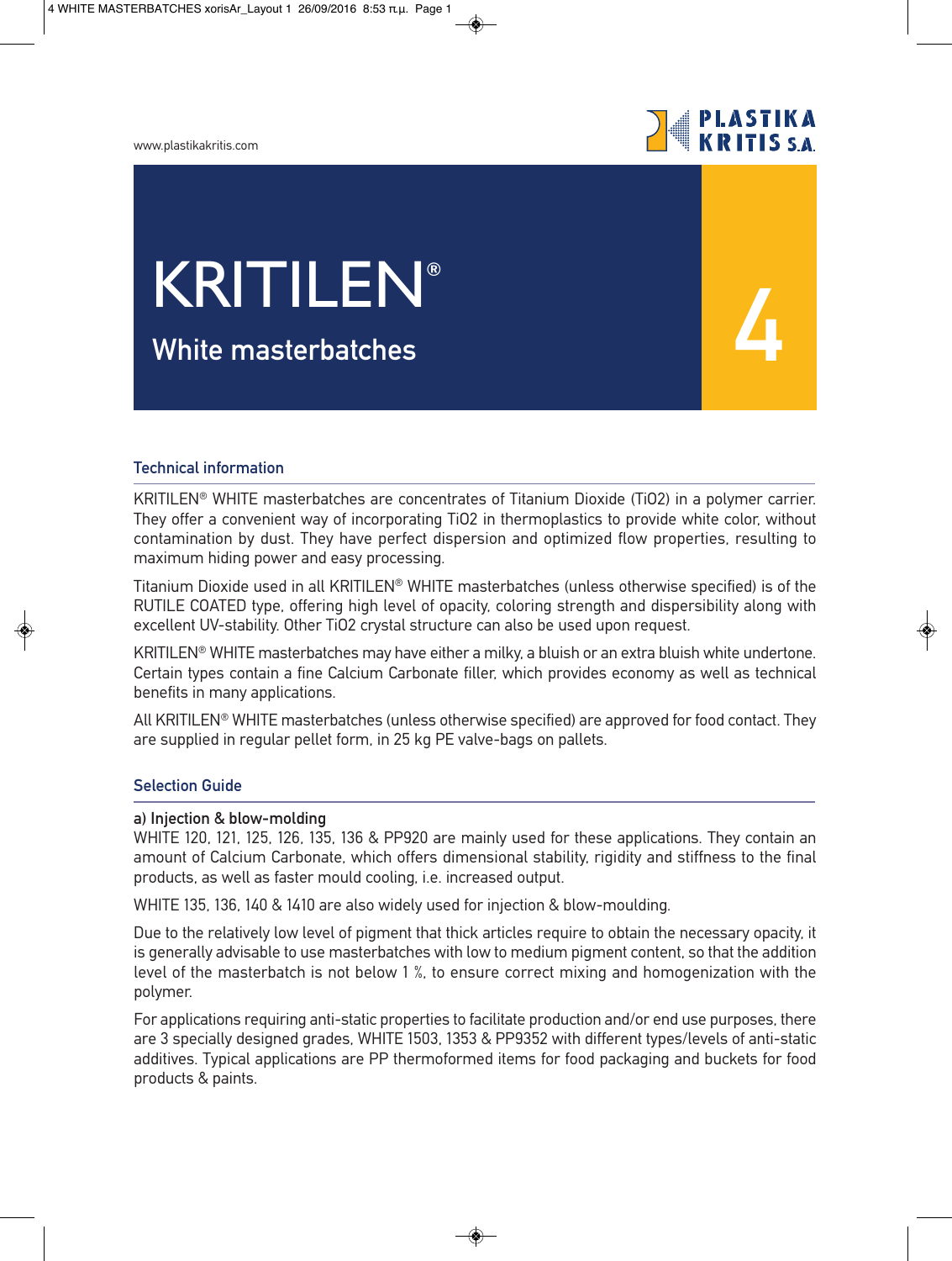

#### **b) Films**

For relatively thick LDPE films (shopping bags, silage films, heavy duty bags etc. with a thickness of 40-200 mic.) the most suitable products are those containing 40-60 % TiO2, i.e. WHITE 140, 1410, 150, 1530, 160, 161, 162 & 163.

In case the polymer used does not contain slip, it is possible to add slip with WHITE 1606 (most suitable for LDPE) or 1609 (most suitable for HDPE), which contain different types/levels of slip additives.

For thin LDPE, LLDPE & HDPE film production, masterbatches with high content of TiO2 and the best possible dispersion, such as WHITE 160, 161, 162, 163, 1765,1701, 1703, 170,172,173, 1707 & 175 are preferable. For high-output and/or high temperature extrusion, especially of HDPE, the following special grades offer additional advantages:

- i) WHITE 1681 contains PPA (polymer processing aid), which facilitates extrusion, reduces die buildup, melt-fracture and surface defects
- ii) WHITE 1717 contains a special type of Titanium Dioxide with very low volatiles content and prevents die build-up, burned particles and lacing.

For stretch silage film, WHITE 1610 combines 60 % of specially selected TiO2 with a proven UV-stabilizer for this application (1 year lifetime at a thickness of 20-25 mic.).

For outdoor applications requiring increased weather resistance, WHITE 1619 and WHITE 1705 which contain a durable TiO2, are recommended.

#### **c) PP & PS thermoforming & injection molding**

WHITE PS & PP masterbatches are recommended for PS & PP products, where they ensure better dispersion and homogenization than PE based masterbatches and do not affect the mechanical properties of the end product. Such products are WHITE PP950, PP952, PP9505, PS730, PS7305, PS734, PS741, PS745, PS750, PS751 & PS755.

#### **d) PP tapes**

Use of WHITE 120, 121, 125 or 126, which contain a relatively high amount of calcium carbonate, is both economic and technically sound, as they contribute to anti-fibrilation properties.

#### **e) PP fibers**

WHITE PPF979 is specially designed for BCF, CF and stapled fibers as well as for spun-bonded products. Due to its excellent dispersion and specially adjusted flow properties, it allows for smooth and long production runs.

#### **f) PVC cables**

For PVC cables and other plasticized PVC products, WHITE PV81010 & PV81013 are designed according to RAL shades which are standard in the cables industry.

#### **g) PET sheets and bottles**

For PET extrusion and blow molding applications, WHITE PP958, PET634 and PT91638 are recommended.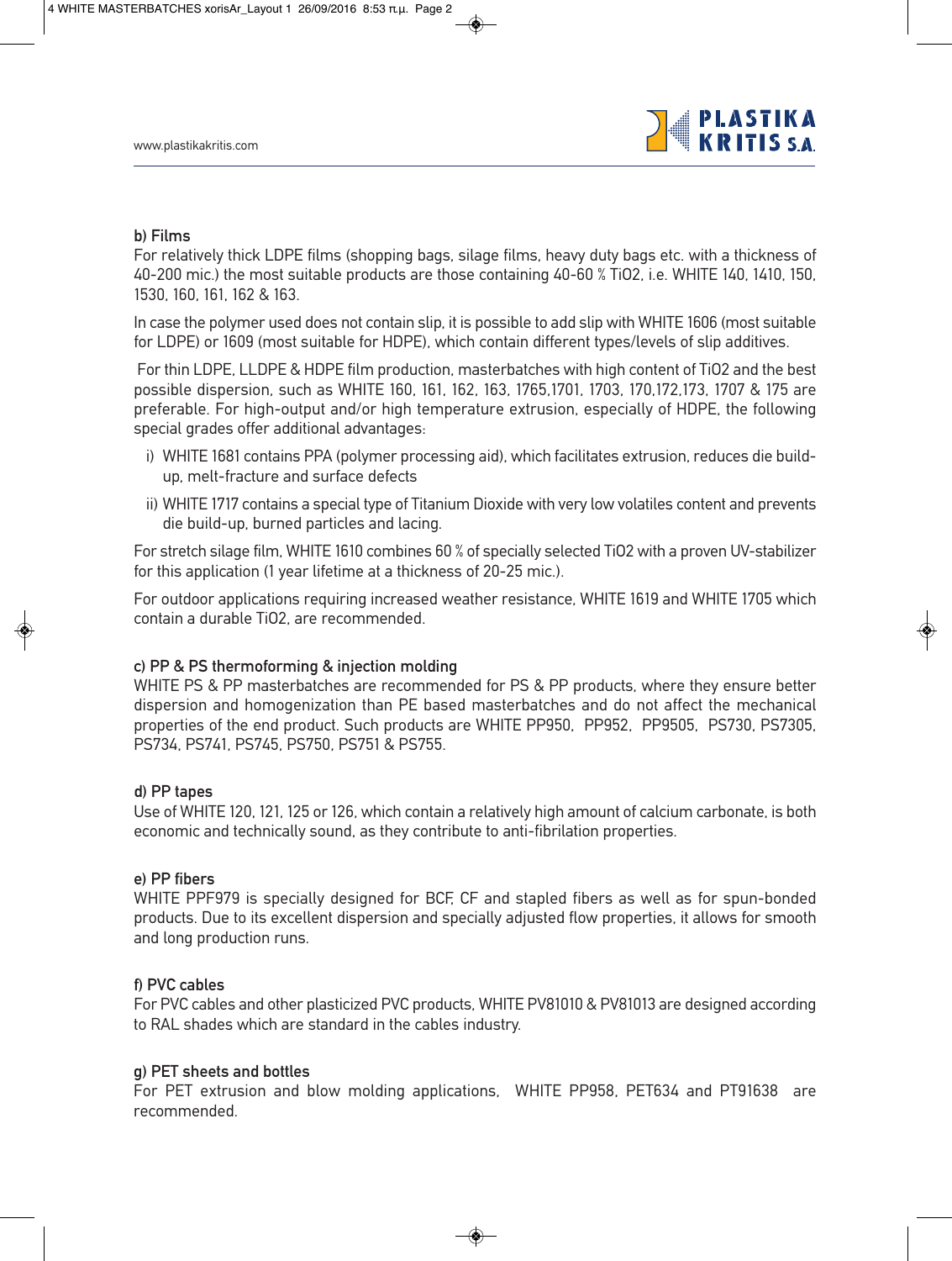

# **KRITILEN® White Masterbatches: Polyethylene range**

| <b>KRITILEN®</b><br><b>White</b> | Carrier Resin                  | $\approx$<br>Pigments<br>White I         | White Pigment types | Undertone      | Additives  | Filler    | Injection moulding              | Blow-moulding       | Films/Sheets                       | Thin films | PP tapes            |  |
|----------------------------------|--------------------------------|------------------------------------------|---------------------|----------------|------------|-----------|---------------------------------|---------------------|------------------------------------|------------|---------------------|--|
| 120                              | PE                             | 20                                       | <b>Ti02</b>         | $\mathsf B$    |            | ٠         | $\bullet$                       | $\bullet$           | O                                  |            | $\bullet$           |  |
| 121                              | PE                             | 20                                       | <b>TiO2</b>         | M              |            | ٠         | $\bullet$                       | $\bullet$           | 0                                  |            | $\bullet$           |  |
| 125                              | PE                             | 25                                       | <b>TiO2</b>         | B              |            | ٠         | $\bullet$                       | $\bullet$           | 0                                  |            | $\bullet$           |  |
| 126                              | PE                             | 25                                       | <b>TiO2</b>         | M              |            | ٠         | $\bullet$                       | $\bullet$           | 0                                  |            | $\bullet$           |  |
| 135                              | PE                             | 35                                       | <b>TiO2</b>         | B              |            | ٠         | $\bullet$                       | $\bullet$           | 0                                  |            | O                   |  |
| 136                              | PE                             | 35                                       | <b>TiO2</b>         | M              |            | ٠         | $\bullet$                       | $\bullet$           | 0                                  |            | 0                   |  |
| 140                              | PE                             | 40                                       | <b>TiO2</b>         | B              |            | ٠         | $\bullet$                       | $\bullet$           | $\bullet$                          |            | 0                   |  |
| 1410                             | PE                             | 40                                       | <b>TiO2</b>         | M              |            | ٠         | $\bullet$                       | $\bullet$           | $\bullet$                          |            | O                   |  |
| 1353                             | PE                             | 40                                       | <b>TiO2</b>         | M              | AT         | ٠         | $\bullet$                       | $\bullet$           | $\bullet$                          | 0          | O                   |  |
| 150                              | PE                             | 50                                       | <b>TiO2</b>         | B              |            | ٠         | $\bullet$                       | $\bullet$           | $\bullet$                          | O          | $\mathsf{O}\xspace$ |  |
| 1530                             | PE                             | 50                                       | <b>TiO2</b>         | M              |            | ٠         | $\bullet$                       | $\bullet$           | $\bullet$                          | O          | $\mathsf{O}\xspace$ |  |
| 1503                             | PE                             | 50                                       | <b>TiO2</b>         | B              | AT         |           | $\bullet$                       | $\bullet$           | $\bullet$                          | $\bullet$  | 0                   |  |
| 160                              | PE                             | 60                                       | <b>TiO2</b>         | B              |            | ٠         | 0                               | 0                   | $\bullet$                          | $\bullet$  | O                   |  |
| 161                              | PE                             | 60                                       | <b>TiO2</b>         | M              |            |           | 0                               | O                   | $\bullet$                          | $\bullet$  | $\mathsf{O}\xspace$ |  |
| 162                              | PE                             | 60                                       | <b>TiO2</b>         | M              |            | ۰         | 0                               | $\circ$             | $\bullet$                          | $\bullet$  | $\mathsf O$         |  |
| 163                              | PE                             | 60                                       | <b>TiO2</b>         | B              |            |           | 0                               | $\mathsf O$         | $\bullet$                          | $\bullet$  | O                   |  |
| 1606                             | PE                             | 60                                       | <b>TiO2</b>         | B              | slip       | ٠         |                                 |                     | $\bullet$                          | $\bullet$  | 0                   |  |
| 1609                             | PE                             | 60                                       | <b>TiO2</b>         | B              | slip       | ٠         |                                 |                     | $\bullet$                          | $\bullet$  | $\mathsf{O}\xspace$ |  |
| 1610                             | PE                             | 60                                       | <b>TiO2</b>         | M              | <b>UV</b>  |           |                                 |                     | $\bullet$                          | $\bullet$  | O                   |  |
| 1619                             | PE                             | 60                                       | TiO2 durable        | M              |            |           | 0                               | O                   | $\bullet$                          | $\bullet$  | O                   |  |
| 1681                             | PE                             | 70                                       | <b>TiO2</b>         | B              | <b>PPA</b> |           |                                 | $\mathsf O$         | $\bullet$                          | $\bullet$  | O                   |  |
| 1765                             | PE                             | 65                                       | <b>TiO2</b>         | B              |            | ٠         |                                 | $\circ$             | $\bullet$                          | $\bullet$  | O                   |  |
| 1701                             | PE                             | 70                                       | <b>TiO2</b>         | B              |            | ٠         | 0                               | $\mathsf O$         | $\bullet$                          | $\bullet$  | $\mathsf{O}\xspace$ |  |
| 1703                             | PE                             | 70                                       | <b>Ti02</b>         | M              |            | ٠         | 0                               | O                   | $\bullet$                          | $\bullet$  | O                   |  |
| 1705                             | PE                             | 70                                       | TiO2 durable        | M              |            |           | O                               | O                   | $\bullet$                          | $\bullet$  | O                   |  |
| 170                              | PE                             | 70                                       | Ti <sub>02</sub>    | B              |            |           | 0                               | $\mathsf O$         | $\bullet$                          | $\bullet$  | O                   |  |
| 172                              | PE                             | 70                                       | <b>Ti02</b>         | M              |            |           | 0                               | $\mathsf{O}\xspace$ | $\bullet$                          | $\bullet$  | O                   |  |
| 173                              | PE                             | 70                                       | <b>TiO2</b>         | $\mathsf{B}^*$ |            |           | 0                               | $\mathsf{O}\xspace$ | $\bullet$                          | $\bullet$  | 0                   |  |
| 175                              | PE                             | 75                                       | <b>TiO2</b>         | M              |            |           | 0                               | $\mathsf{o}$        | $\bullet$                          | $\bullet$  | O                   |  |
| 1707                             | PE                             | 70                                       | Ti <sub>02</sub>    | M              |            |           | 0                               | $\mathsf{O}\xspace$ | $\bullet$                          | $\bullet$  | O                   |  |
| 1717                             | <b>PE</b>                      | 70                                       | Ti02                | M              |            |           | $\mathsf{o}$                    | $\mathsf{o}$        | $\bullet$                          | $\bullet$  | O                   |  |
|                                  | AT : anti-static<br>B : bluish | PPA: polymer processing aid<br>M : milky |                     |                |            | $\bullet$ | : recommended<br>: extra bluish |                     | o : can be used<br>$\bullet$ : yes |            |                     |  |

Modified versions of the above products can be produced upon request, e.g. with another base resin, white pigments type/content or containing different types/levels of additives.